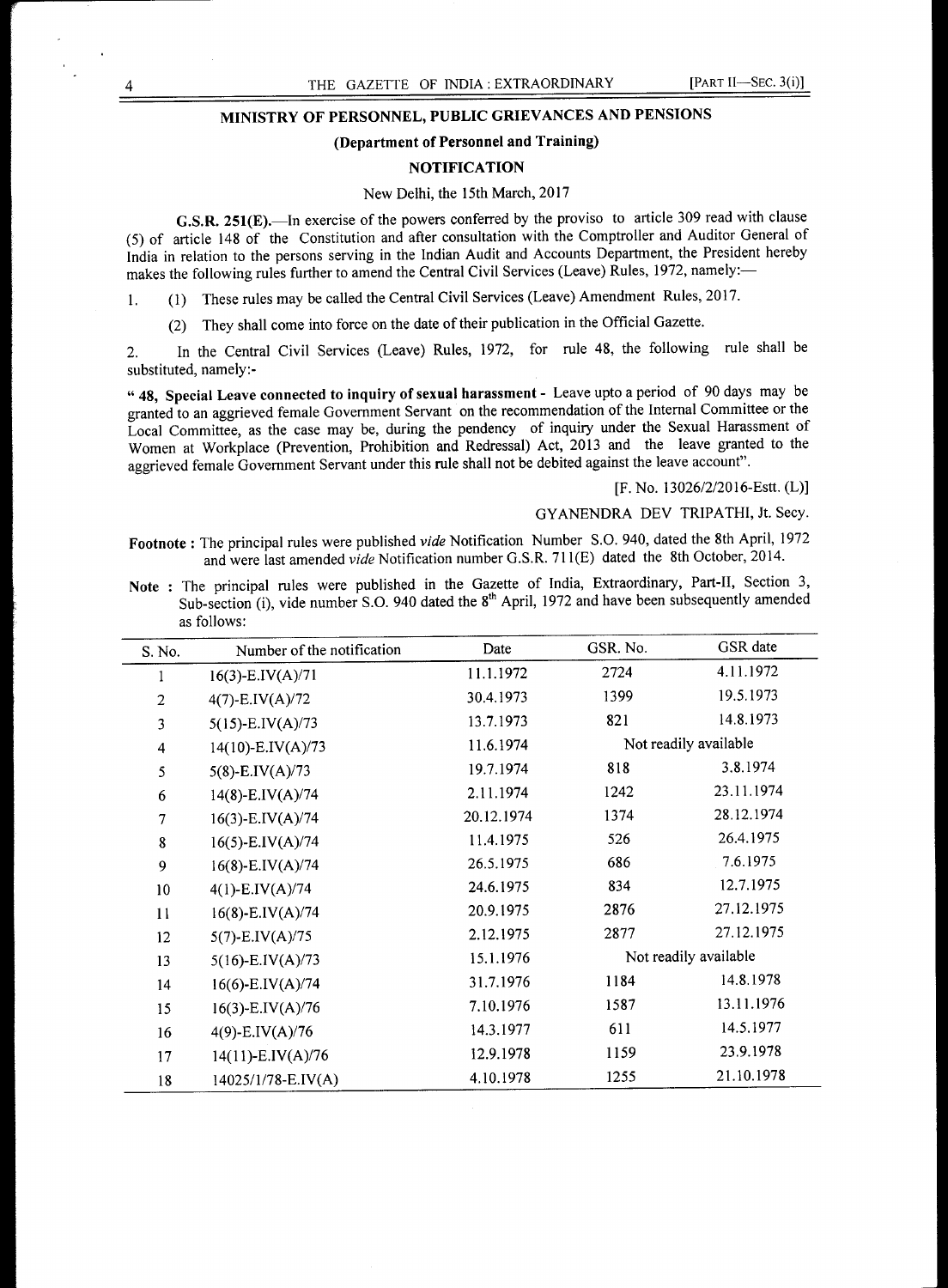| भाग $II$ -खण्ड $3(i)$ ] |                             | भारत का राजपत्र : असाधारण |        | 5          |
|-------------------------|-----------------------------|---------------------------|--------|------------|
| 19                      | 13024/1/76-E.IV(A)          | 29.8.1979                 | 1150   | 15.9.1979  |
| 20                      | 11022/1/77-E.IV(A)          | 21.11.1979                | 1422   | 1.12.1979  |
| 21                      | 14018/1/80-LU               | 21.11.1980                | 1260   | 13.12.1980 |
| 22                      | $16(19)$ -E.IV(A)/76        | 31.12.1980                | 263    | 24.11.1981 |
| 23                      | 11012/2/80-Est.(L)          | 24.8.1981                 | 811    | 5.9.1981   |
| 24                      | 14028/9/80-Est.(L)          | 1.10.1981                 | 927    | 17.10.1981 |
| 25                      | 14025/9/80-Est.(L)          | 16.4.1982                 | 423    | 8.5.1982   |
| 26                      | 13023/2/81-Est.(L)          | 16.4.1983                 | 430    | 4.6.1983   |
| 27                      | 14028/8/82-Est.(L)          | 27.7.1983                 | 489    | 13.8.1983  |
| 28                      | 131023/2/81-Est.(L)         | 12.10.1983                | 804    | 5.11.1983  |
| 29                      | 14028/6/81-Est.(L)          | 17.10.1973                | 350    | 24.3.1983  |
| 30                      | 13015/11/82-Est.(L)         | 25.5.1984                 | 566    | 9.6.1984   |
| 31                      | 18011/3/80-Est.(L)          | 12.7.1984                 | 788    | 28.7.1984  |
| 32                      | 14028/1/81-Est.(L)          | 19.7.1984                 | 817    | 4.8.1984   |
| 33                      | 14028/16/82-Est.(L)         | 31.5.1985                 | 558    | 15.6.1985  |
| 34                      | 13014/1/85-Est.(L)          | 3.12.1985                 | 1139   | 14.12.1985 |
| 35                      | 14028/19/86-Est.(L)         | 9.12.1986                 | 1072   | 14.12.1985 |
| 36                      | 13023/20/84-Est.(L)         | 11.12.1986                | 1102   | 27.12.1986 |
| 37                      | 13014/1/87-Est.(L)          | 17.6.1987                 | 515    | 4.7.1987   |
| 38                      | 11012/1/85-Est.(L)          | 23.6.1987                 | 516    | 4.7.1988   |
| 39                      | 14028/18/86-Est.(L)         | 23.3.1988                 | 260    | 9.4.1988   |
| 40                      | $11012/1/85$ -Est.(L)       | 6.6.1988                  | 476    | 18.6.1988  |
| 41                      | 13012/12/86-Est.(L)         | 10.3.1989                 | 198    | 25.3.1989  |
| 42                      | 13026/2/90-Est.(L)          | 22.10.1990                | 55     | 26.1.1991  |
| 43                      | 11014/3/89-Est.(L)          | 2.5.1991                  | 303    | 18.5.1991  |
| 44                      | 11014/3/89-Est.(L)          | 21.1.1992                 | 49     | 8.2.1992   |
| 45                      | 13026/2/90-Est.(L)          | 4.3.1992                  | 119    | 14.3.1992  |
| 46                      | 13026/2/90-Est.(Leave)      | 20.4.1993                 | 225    | 8.5.1993   |
| 47                      | 13018/7/94-Estt.(L)         | 31.3.1995                 | 317(E) | 31.3.1995  |
| 48                      | 14028/10/91-Estt.(L)        | 8.8.1995                  | 385    | 19.8.1995  |
| 49                      | 14028/4/91-Estt.(L)         | 18.9.1995                 | 442    | 7.10.1995  |
| 50                      | 14015/2/97-Estt.(L)         | 31.12.1997                | 727(E) | 31.12.1997 |
| 51                      | 13026/1/99-Estt.(L)         | 18.4.2002                 | 149    | 27.4.2002  |
| 52                      | 13026/1/2002-Estt.(L)       | 15/16.1.2004              | 186    | 5.6.2004   |
| 53                      | 14028/1/2004-Estt.(L)       | 13.2.2006                 | 47     | 4.3.2006   |
| 54                      | 13018/4/2004-Estt.(L)       | 31.3.2006                 | 91     | 27.4.2006  |
| 55                      | 13023/3/98-Estt.(L), Vol.II | 26.10.2007                | 229    | 3.11.2007  |
| 56                      | 11012/1/2009-Estt.(L)       | 1.12.2009                 | 170    | 5.12.2009  |
| 57                      | 13026/1/2010-Estt.(L)       | 12.5.2011                 | 160    | 12.5.2011  |
| 58                      | 13026/5/2010-Estt.(L)       | 5.8.2011                  | 601(E) | 5.8.2011   |
| 59                      | 14028/1/2010-Estt.(L)       | 26.8.2011                 | 646(E) | 26.8.2011  |
| 60                      | 13018/4/2011-Estt.(L)       | 27.8.2011                 | 648(E) | 27.8.2011  |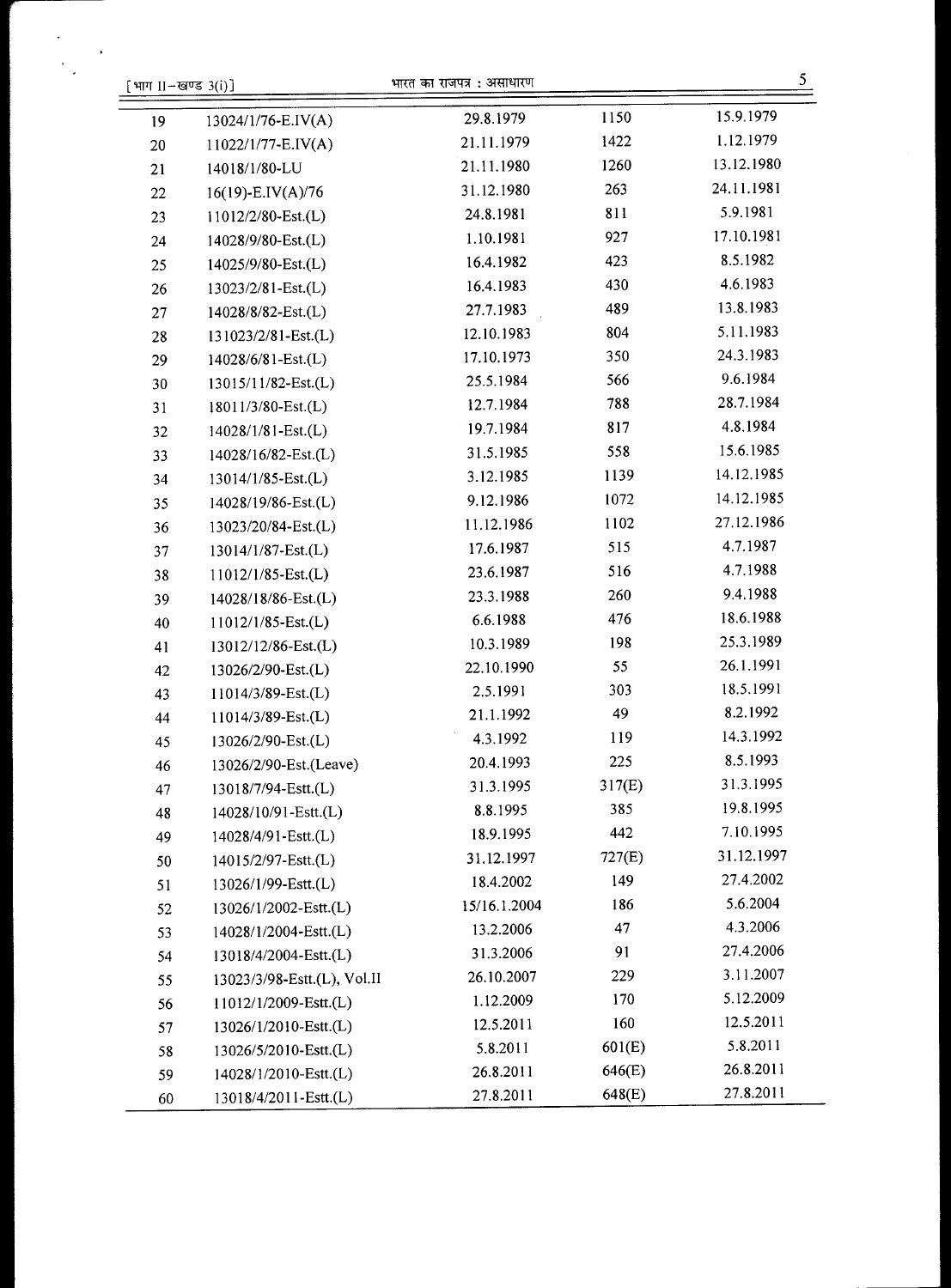| 6  | GAZETTE OF INDIA : EXTRAORDINARY<br>THE |            |        | [PART II-SEC. $3(i)$ ] |
|----|-----------------------------------------|------------|--------|------------------------|
| 61 | 13026/4/2011-Estt.(L)                   | 26.12.2011 | 898(E) | 26.12.2011             |
| 62 | 13026/3/2011-Estt.(L)                   | 28.3.2012  | 255(E) | 28.3.2012              |
| 63 | 13026/2/2010-Estt.(L)                   | 29.3.2012  | 261(E) | 29.3.2012              |
| 64 | 13026/5/2011-Estt.(L)                   | 4.4.2012   | 283(E) | 4.4.2012               |
| 65 | 13026/4/2012-Estt.(L)                   | 18.2.2014  | 96(E)  | 18.02.2014             |
| 66 | 13026/4/2012-Estt.(L)                   | 17.4.2014  | 286(E) | 17.04.2014             |
| 67 | $13018/6/2013$ -Estt. (L)               | 09.10.2014 | 711(E) | 09.10.2014             |

 $\bar{\mathcal{A}}$ 

 $\mathsf{SARVESH}$  KUMAR  $_\mathtt{KUMAR}^\mathtt{Digitally~signed~by~SARVESH}$  $SRIVASTAVA$  Date: 2017.03.15 22:56:51

Uploaded by Dte. of Printing at Government of India Press, Ring Road, Mayapuri, New Delhi-110064 and Published by the Controller of Publications, Delhi-110054.